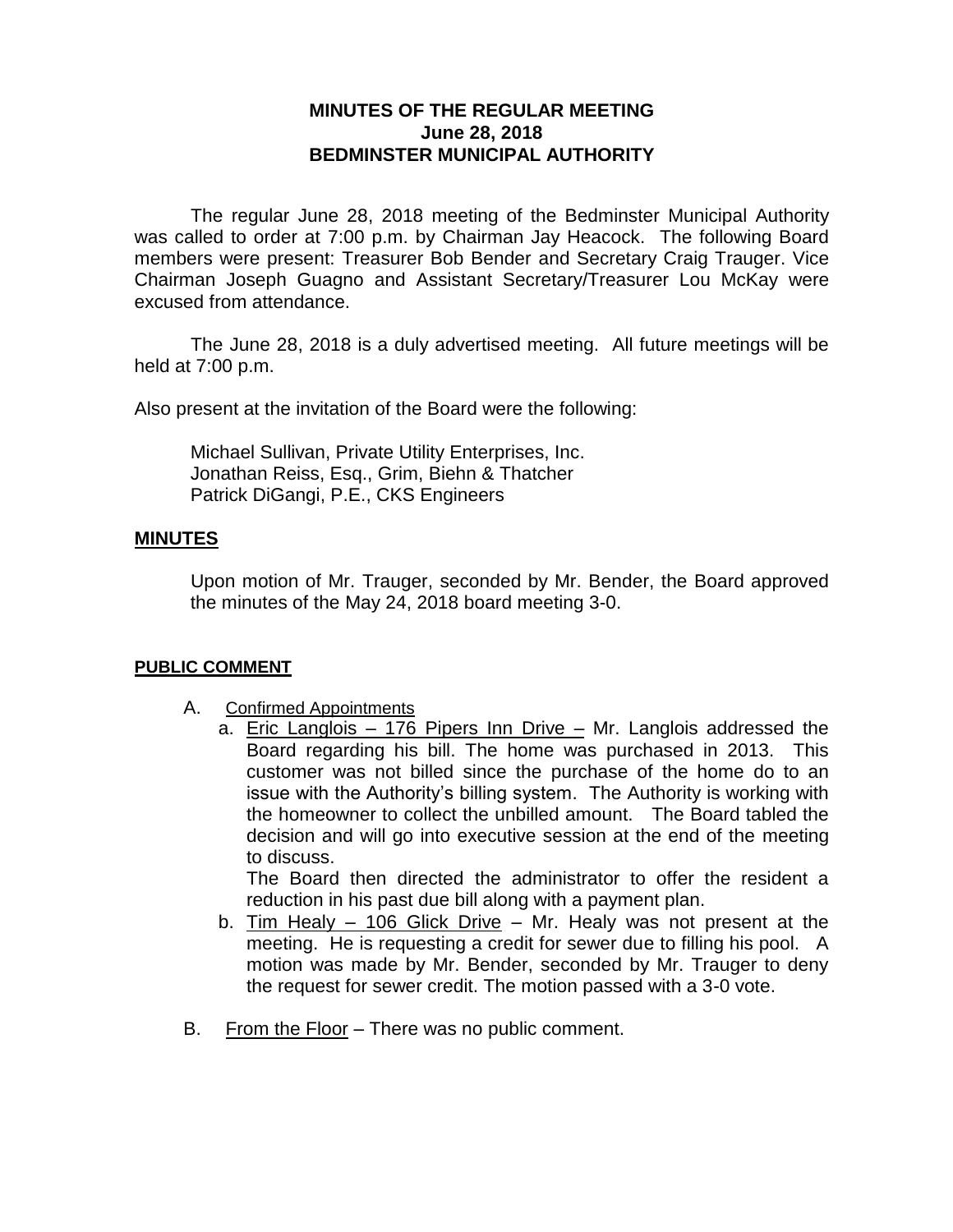# **FINANCIAL REPORT**

The Authority Administrator referred the Board to the reports contained in the meeting packet. The Board generally review the reports contained in the meeting packet.

Mr. Sullivan reported that the 2017 Concise Financial Statements have been advertised as required.

# **TREASURER'S REPORT**

- 1. Mr. Sullivan read the Treasurer's Report, dated June 28, 2018. A motion was made by Mr. Bender, seconded by Mr. Trauger to approve the Treasurer's Report of - \$65,265.89 (Pennland Farms – \$9,233.37 Estates at Deep Run Creek \$15,124.16). The motion passed with a 3-0 vote.
- 2. A motion was made by Mr. Bender, seconded by Mr. Trauger to approve a transfer to the PLIGIT account from the operating account, in the amount of \$100,000. The motion passed with a 3-0 vote.

# **SOLICITOR'S REPORT**

### **Authority Business**

Mr. Reiss referred the Board to his written report.

#### **Developments**

Mr. Reiss referred the Board to his written report.

# **ENGINEER'S REPORT**

# **Authority Projects**

The Authority's Engineer generally reviewed the projects within the written engineering report with the Board.

- 1. Deep Run WWTP Decommission Project Mr. DiGangi provided an update to the Board. A motion was made by Mr. Bender, seconded by Mr. Trauger for authorization to pay the contractor and have two Board members execute the check upon review and approval of the engineer. The motion passed with a 3-0 vote.
- 2. Emergency Manhole Rehabilitation- Mr. DiGangi provided an update to the Board. The Authority Board discussed the project and the need for future